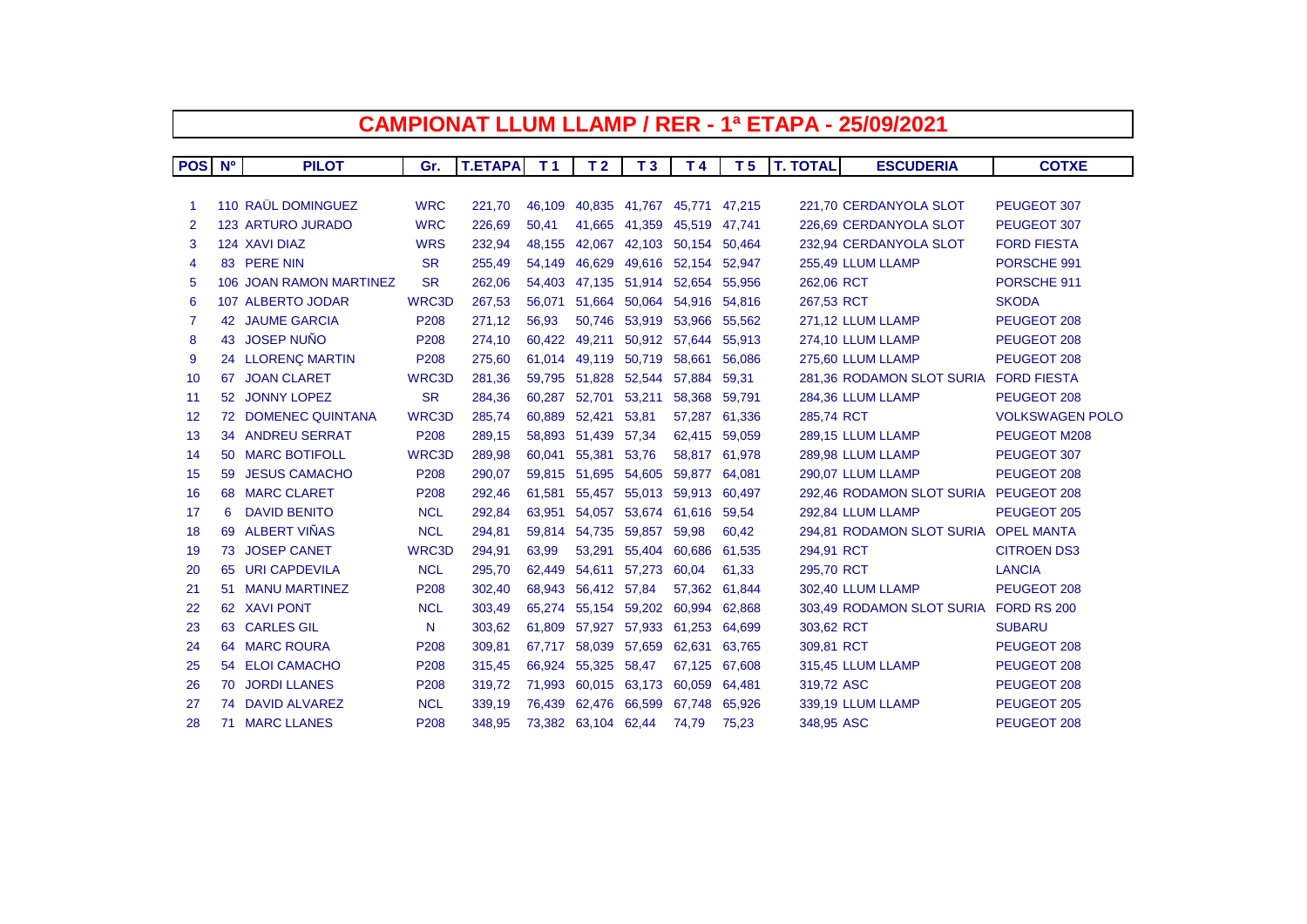| <b>CAMPIONAT LLUM LLAMP / RER - 2ª ETAPA - 25/09/2021</b> |           |                           |              |                |                |                      |                      |                |                |                 |                                       |                        |
|-----------------------------------------------------------|-----------|---------------------------|--------------|----------------|----------------|----------------------|----------------------|----------------|----------------|-----------------|---------------------------------------|------------------------|
|                                                           |           |                           |              |                |                |                      |                      |                |                |                 |                                       |                        |
| <b>POS</b>                                                | <b>N°</b> | <b>PILOT</b>              | Gr.          | <b>T.ETAPA</b> | T <sub>1</sub> | T <sub>2</sub>       | T <sub>3</sub>       | T <sub>4</sub> | T <sub>5</sub> | <b>T. TOTAL</b> | <b>ESCUDERIA</b>                      | <b>COTXE</b>           |
|                                                           |           |                           |              |                |                |                      |                      |                |                |                 |                                       |                        |
| -1                                                        |           | <b>110 RAÜL DOMINGUEZ</b> | <b>WRC</b>   | 211,73         | 45,551         | 38,973 40,01         |                      |                | 42,727 44,466  |                 | 433.42 CERDANYOLA SLOT                | PEUGEOT 307            |
| 2                                                         |           | <b>123 ARTURO JURADO</b>  | <b>WRC</b>   | 214,86         | 45,241         | 40,02                | 39,714               | 45,057         | 44,828         |                 | 441,55 CERDANYOLA SLOT                | PEUGEOT 307            |
| 3                                                         |           | 124 XAVI DIAZ             | <b>WRS</b>   | 229,11         | 46,898         | 43,463               | 42,817               | 48,033         | 47,9           |                 | 462,05 CERDANYOLA SLOT                | <b>FORD FIESTA</b>     |
| 4                                                         |           | 83 PERE NIN               | <b>SR</b>    | 248,77         | 51,514         | 46,01                |                      | 46,863 51,656  | 52,728         |                 | 504,27 LLUM LLAMP                     | PORSCHE 991            |
| 5                                                         |           | 106 JOAN RAMON MARTINEZ   | <b>SR</b>    | 248,75         | 52,451         |                      | 46,544 46,431 51,29  |                | 52,035         | 510.81 RCT      |                                       | PORSCHE 911            |
| 6                                                         |           | 107 ALBERTO JODAR         | WRC3D        | 264,16         | 56,361         | 50,488               | 48,749               | 54,26          | 54,298         | 531,69 RCT      |                                       | <b>SKODA</b>           |
| 7                                                         |           | <b>42 JAUME GARCIA</b>    | P208         | 268,97         | 58.967         | 48,999               | 50.627               | 53,958         | 56,422         |                 | 540,10 LLUM LLAMP                     | PEUGEOT 208            |
| 8                                                         |           | 43 JOSEP NUÑO             | P208         | 267,47         | 56,328         |                      | 49,274 51,435        | 55,555         | 54,88          |                 | 541,57 LLUM LLAMP                     | PEUGEOT 208            |
| 9                                                         |           | 24 LLORENÇ MARTIN         | P208         | 269,28         | 54,839         | 47,831               | 53,926               | 54,5           | 58,183         |                 | 544,88 LLUM LLAMP                     | PEUGEOT 208            |
| 10                                                        |           | 67 JOAN CLARET            | WRC3D        | 277,16         | 59,265         |                      | 50,986 51,989        | 58,044         | 56,875         |                 | 558,52 RODAMON SLOT SURIA             | <b>FORD FIESTA</b>     |
| 11                                                        |           | 52 JONNY LOPEZ            | <b>SR</b>    | 275,65         | 59,226         | 50,37                | 51,846               | 55,157         | 59,049         |                 | 560,01 LLUM LLAMP                     | PEUGEOT 208            |
| 12                                                        |           | <b>34 ANDREU SERRAT</b>   | P208         | 276,88         | 56,66          |                      | 50,465 55,663 57,013 |                | 57,075         |                 | 566,02 LLUM LLAMP                     | PEUGEOT M208           |
| 13                                                        |           | 50 MARC BOTIFOLL          | WRC3D        | 281,98         | 59,513         |                      | 52,239 53,144 57,952 |                | 59,132         |                 | 571,96 LLUM LLAMP                     | PEUGEOT 307            |
| 14                                                        |           | 72 DOMENEC QUINTANA       | <b>WRC3D</b> | 287,45         | 62,167         |                      | 56,382 52,771        | 56,876         | 59,258         | 573,20 RCT      |                                       | <b>VOLKSWAGEN POLO</b> |
| 15                                                        |           | 68 MARC CLARET            | P208         | 289,26         | 61,458         |                      | 57,019 53,456 58,825 |                | 58,506         |                 | 581.72 RODAMON SLOT SURIA             | PEUGEOT 208            |
| 16                                                        | 6         | <b>DAVID BENITO</b>       | <b>NCL</b>   | 290,12         | 60.717         |                      | 52,309 54,243 63,354 |                | 59,499         |                 | 582,96 LLUM LLAMP                     | PEUGEOT 205            |
| 17                                                        | 59        | <b>JESUS CAMACHO</b>      | P208         | 293,12         | 59.624         |                      | 55,636 55,026        | 60,357         | 62,478         |                 | 583,19 LLUM LLAMP                     | PEUGEOT 208            |
| 18                                                        | 65        | <b>URI CAPDEVILA</b>      | <b>NCL</b>   | 287,83         | 59,613         | 52,492 54,897 60,039 |                      |                | 60,786         | 583,53 RCT      |                                       | <b>LANCIA</b>          |
| 19                                                        | 69        | ALBERT VIÑAS              | <b>NCL</b>   | 289,01         | 61,123         |                      | 53,185 55,965 59,592 |                | 59,147         |                 | 583,82 RODAMON SLOT SURIA OPEL MANTA  |                        |
| 20                                                        |           | 51 MANU MARTINEZ          | P208         | 285,26         | 62,752         |                      | 52,319 53,263        | 56,997         | 59,927         |                 | 587,66 LLUM LLAMP                     | PEUGEOT 208            |
| 21                                                        |           | 62 XAVI PONT              | <b>NCL</b>   | 291,61         |                | 60,542 53,795 55,416 |                      | 60,296         | 61,559         |                 | 595,10 RODAMON SLOT SURIA FORD RS 200 |                        |
| 22                                                        |           | 63 CARLES GIL             | N            | 293,45         | 61,075 54,61   |                      | 56,505               | 60,083         | 61,176         | 597,07 RCT      |                                       | <b>SUBARU</b>          |
| 23                                                        | 73        | <b>JOSEP CANET</b>        | WRC3D        | 306,94         | 70,038         | 55,085               | 56,597               | 64,03          | 61,189         | 601,84 RCT      |                                       | <b>CITROEN DS3</b>     |
| 24                                                        |           | <b>64 MARC ROURA</b>      | P208         | 300,07         | 62,209         | 56,958               | 57,961               | 60,732         | 62,211         | 609,88 RCT      |                                       | PEUGEOT 208            |
| 25                                                        | 70        | <b>JORDI LLANES</b>       | P208         | 292,55         | 63,465         | 54,971               | 54,947               | 58,094         | 61.077         | 612,28 ASC      |                                       | PEUGEOT 208            |
| 26                                                        |           | 54 ELOI CAMACHO           | P208         | 307,85         | 64,309         | 56,597               | 55,899               | 67,435         | 63,606         |                 | 623,30 LLUM LLAMP                     | PEUGEOT 208            |
| 27                                                        |           | 74 DAVID ALVAREZ          | <b>NCL</b>   | 333,15         | 72.979         | 59,321               | 69,619               | 65,716         | 65,514         |                 | 672,34 LLUM LLAMP                     | PEUGEOT 205            |
| 28                                                        |           | <b>71 MARC LLANES</b>     | P208         | 346,00         | 70,591         | 68,841 64,56         |                      |                | 67,781 74,223  | 694,94 ASC      |                                       | PEUGEOT 208            |

 $\Gamma$